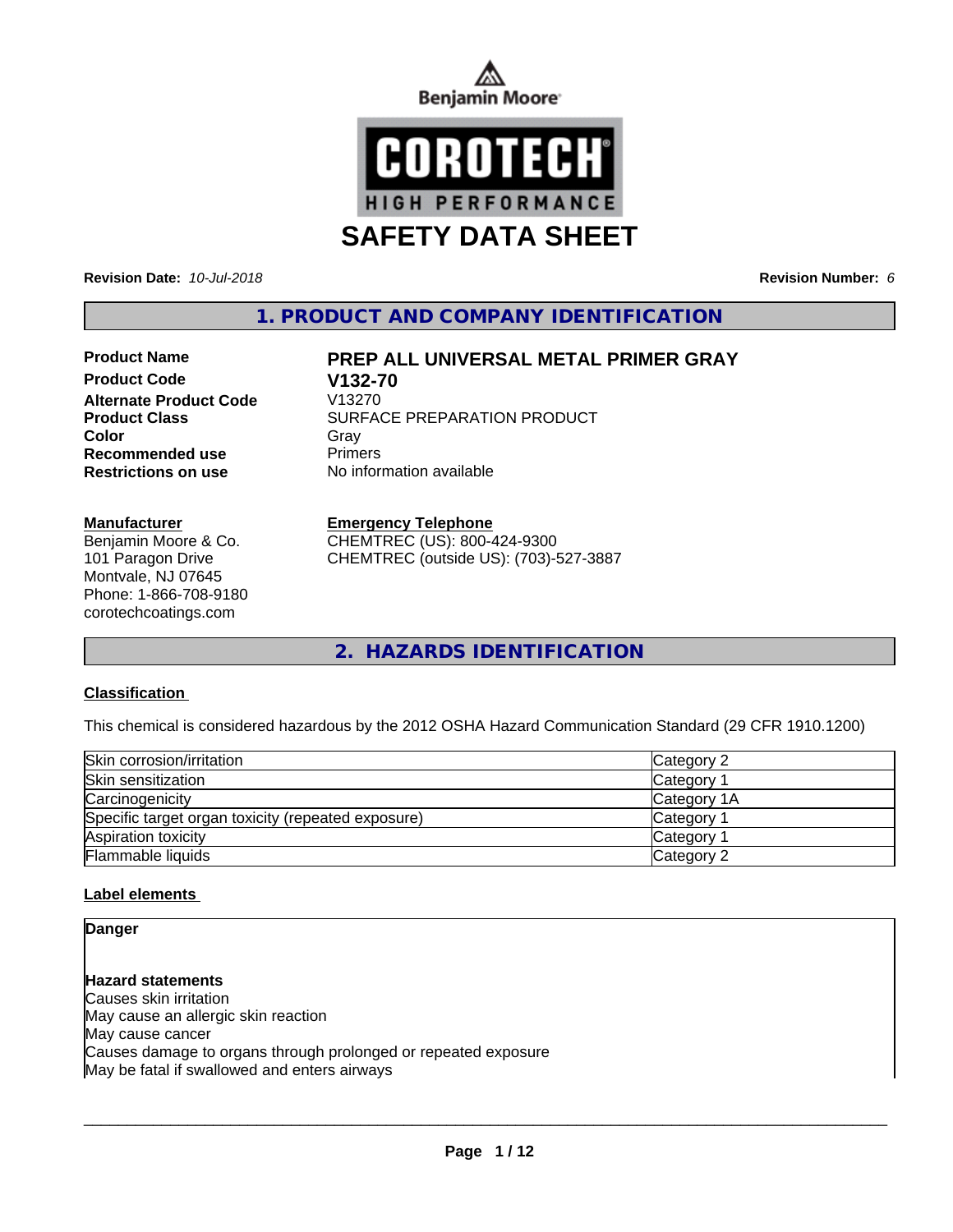Highly flammable liquid and vapor



**Appearance** liquid **Odor** solvent

### **Precautionary Statements - Prevention**

Obtain special instructions before use Do not handle until all safety precautions have been read and understood Use personal protective equipment as required Wash face, hands and any exposed skin thoroughly after handling Contaminated work clothing should not be allowed out of the workplace Wear protective gloves Do not breathe dust/fume/gas/mist/vapors/spray Do not eat, drink or smoke when using this product Keep away from heat, hot surfaces, sparks, open flames and other ignition sources. No smoking Keep container tightly closed Ground/bond container and receiving equipment Use explosion-proof electrical/ventilating/lighting/equipment Use only non-sparking tools Take precautionary measures against static discharge

#### **Precautionary Statements - Response**

IF exposed or concerned: Get medical advice/attention **Skin** If skin irritation or rash occurs: Get medical advice/attention IF ON SKIN (or hair): Remove/Take off immediately all contaminated clothing. Rinse skin with water/shower Wash contaminated clothing before reuse **Ingestion** IF SWALLOWED: Immediately call a POISON CENTER or doctor/physician Do NOT induce vomiting **Fire** In case of fire: Use CO2, dry chemical, or foam for extinction

**Precautionary Statements - Storage** Store locked up

Store in a well-ventilated place. Keep cool

## **Precautionary Statements - Disposal**

Dispose of contents/container to an approved waste disposal plant

#### **Hazards not otherwise classified (HNOC)**

Rags, steel wool or waste soaked with this product may spontaneously catch fire if improperly discarded

#### **Other information**

No information available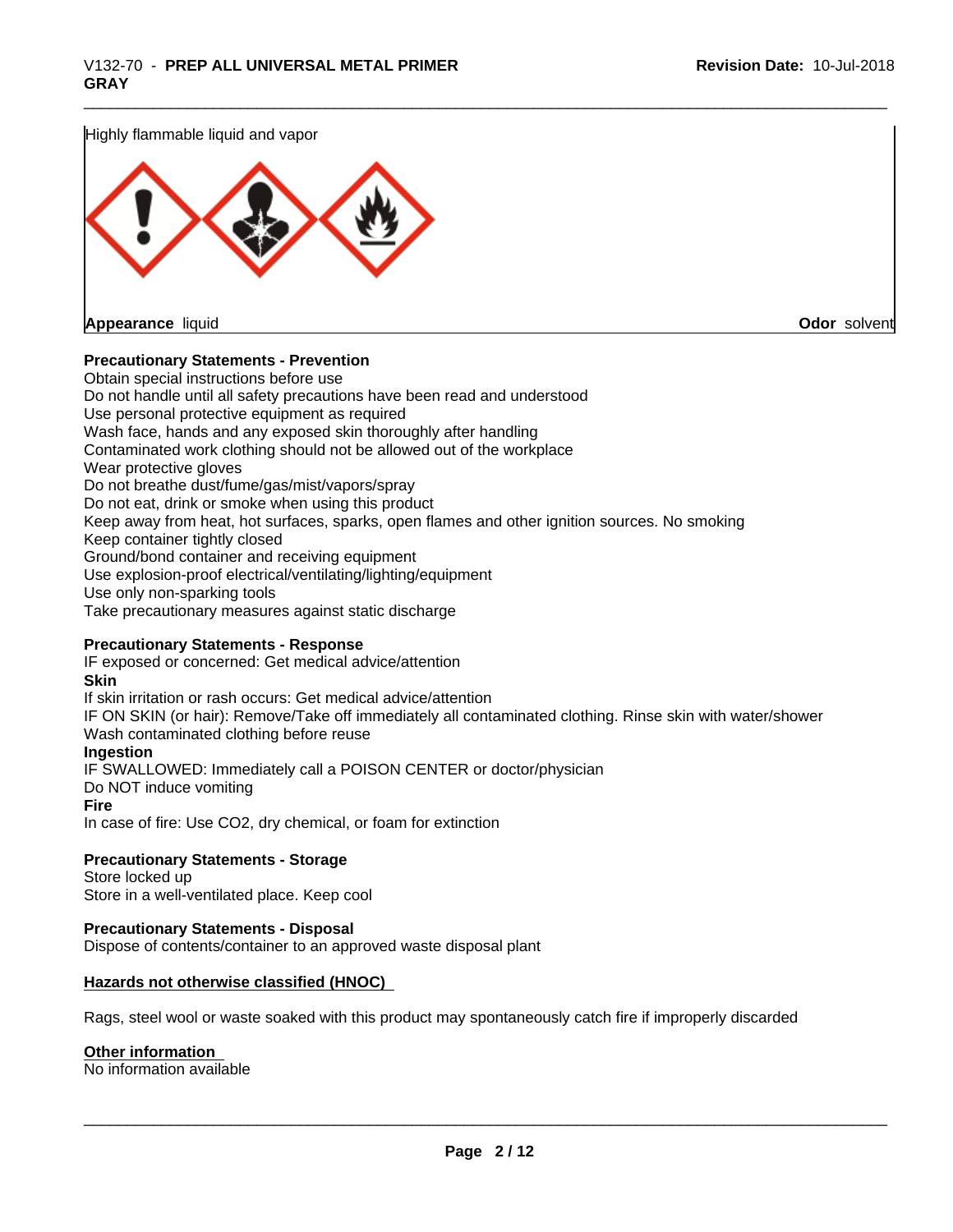# **3. COMPOSITION INFORMATION ON COMPONENTS**

| <b>Chemical name</b>                       | CAS No.        | Weight-% |
|--------------------------------------------|----------------|----------|
| Silica, crystalline                        | 14808-60-7     | 25       |
| Talc                                       | 14807-96-6     | 25       |
| Xylene                                     | 1330-20-7      | 10       |
| Petroleum ether                            | 8032-32-4      | 10       |
| Distillates, petroleum, hydrotreated light | 64742-47-8     |          |
| Titanium dioxide                           | 13463-67-7     |          |
| Ethyl benzene                              | $100 - 41 - 4$ |          |
| Stoddard solvent                           | 8052-41-3      |          |
| Solvent naphtha, petroleum, light aromatic | 64742-95-6     |          |
| Methyl ethyl ketoxime                      | 96-29-7        | 0.5      |

# **4. FIRST AID MEASURES**

### **Description of first aid measures**

| <b>General Advice</b>                            | If symptoms persist, call a physician. Show this safety data sheet to the doctor in<br>attendance.                                                                                                                                  |
|--------------------------------------------------|-------------------------------------------------------------------------------------------------------------------------------------------------------------------------------------------------------------------------------------|
| <b>Eye Contact</b>                               | Immediately flush with plenty of water. After initial flushing, remove any contact<br>lenses and continue flushing for at least 15 minutes. Keep eye wide open while<br>rinsing. If symptoms persist, call a physician.             |
| <b>Skin Contact</b>                              | Wash off immediately with soap and plenty of water while removing all<br>contaminated clothes and shoes. If skin irritation persists, call a physician. Wash<br>clothing before reuse. Destroy contaminated articles such as shoes. |
| <b>Inhalation</b>                                | Move to fresh air. If symptoms persist, call a physician.<br>If not breathing, give artificial respiration. Call a physician immediately.                                                                                           |
| Ingestion                                        | Clean mouth with water and afterwards drink plenty of water. Do not induce<br>vomiting without medical advice. Never give anything by mouth to an unconscious<br>person. Consult a physician.                                       |
| <b>Protection Of First-Aiders</b>                | Use personal protective equipment.                                                                                                                                                                                                  |
| <b>Most Important</b><br><b>Symptoms/Effects</b> | May cause allergic skin reaction.                                                                                                                                                                                                   |
| <b>Notes To Physician</b>                        | Treat symptomatically.                                                                                                                                                                                                              |
|                                                  | 5. FIRE-FIGHTING MEASURES                                                                                                                                                                                                           |
| and with the influence and the                   | Alan ana na arribearal a an abdanabha dhailen a a ta a a arre                                                                                                                                                                       |

| <b>Flammable Properties</b>         | Vapors may travel considerable distance to a source of<br>ignition and flash back. Vapors may cause flash fire. |
|-------------------------------------|-----------------------------------------------------------------------------------------------------------------|
| <b>Suitable Extinguishing Media</b> | Foam, dry powder or water. Use extinguishing measures<br>that are appropriate to local circumstances and the    |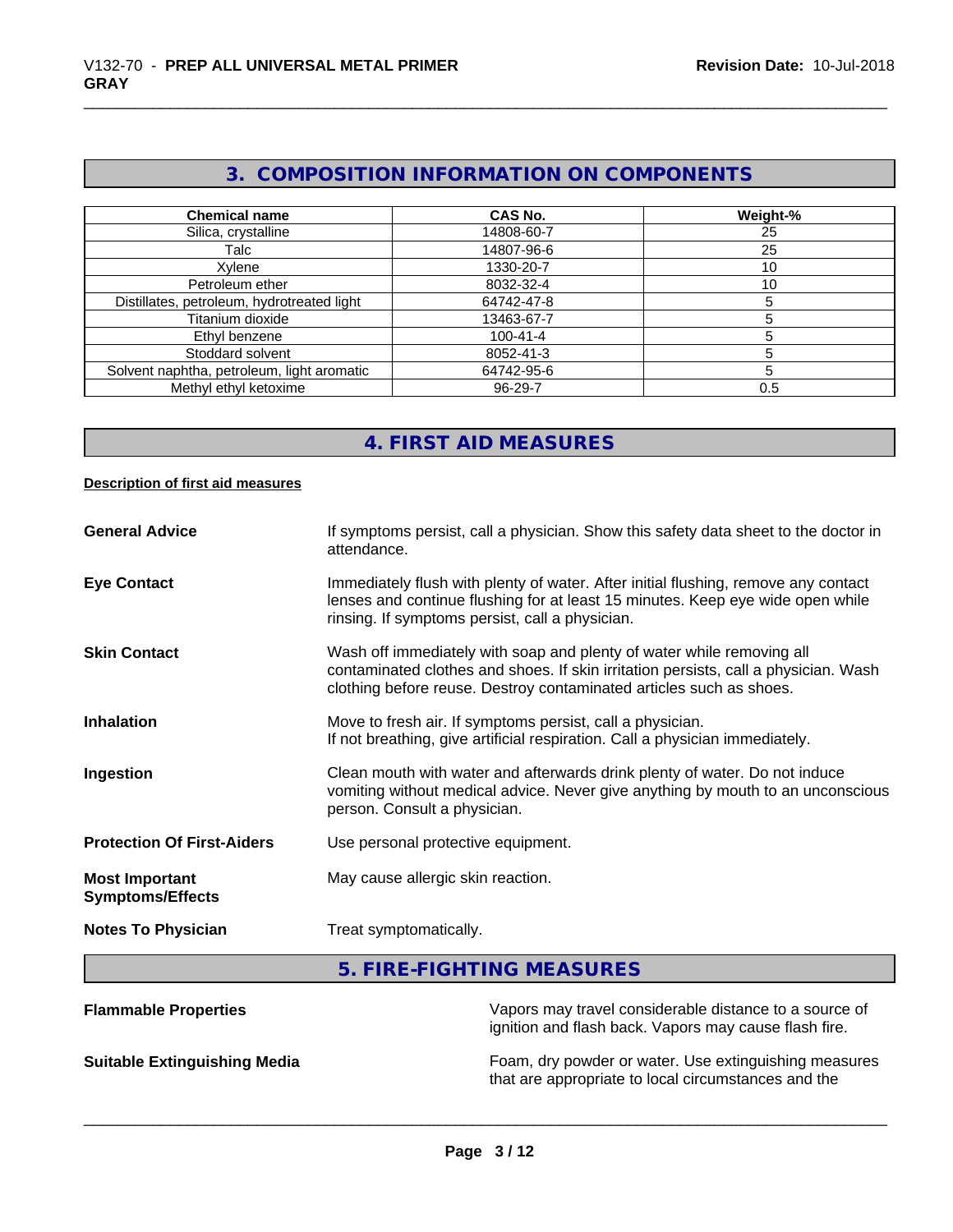|                                                                                  |                 | surrounding environment.                                                                                                                                                                                                                                                                       |                                                                                                                 |  |
|----------------------------------------------------------------------------------|-----------------|------------------------------------------------------------------------------------------------------------------------------------------------------------------------------------------------------------------------------------------------------------------------------------------------|-----------------------------------------------------------------------------------------------------------------|--|
| <b>Protective Equipment And Precautions For</b><br><b>Firefighters</b>           |                 | and full protective gear.                                                                                                                                                                                                                                                                      | As in any fire, wear self-contained breathing apparatus<br>pressure-demand, MSHA/NIOSH (approved or equivalent) |  |
| <b>Hazardous combustion products</b>                                             |                 | Burning may result in carbon dioxide, carbon monoxide<br>and other combustion products of varying composition<br>which may be toxic and/or irritating.                                                                                                                                         |                                                                                                                 |  |
| <b>Specific Hazards Arising From The Chemical</b>                                |                 | Flammable. Flash back possible over considerable<br>distance. Keep product and empty container away from<br>heat and sources of ignition. Closed containers may<br>rupture if exposed to fire or extreme heat. Thermal<br>decomposition can lead to release of irritating gases and<br>vapors. |                                                                                                                 |  |
| <b>Sensitivity To Mechanical Impact</b>                                          |                 | No                                                                                                                                                                                                                                                                                             |                                                                                                                 |  |
| <b>Sensitivity To Static Discharge</b>                                           |                 | Yes                                                                                                                                                                                                                                                                                            |                                                                                                                 |  |
| <b>Flash Point Data</b><br>Flash Point (°F)<br>Flash Point (°C)<br><b>Method</b> |                 | 50<br>10<br><b>PMCC</b>                                                                                                                                                                                                                                                                        |                                                                                                                 |  |
| <b>Flammability Limits In Air</b>                                                |                 |                                                                                                                                                                                                                                                                                                |                                                                                                                 |  |
| Lower flammability limit:<br><b>Upper flammability limit:</b>                    |                 | Not available<br>Not available                                                                                                                                                                                                                                                                 |                                                                                                                 |  |
| <b>NFPA</b><br>Health: 2                                                         | Flammability: 3 | Instability: 0                                                                                                                                                                                                                                                                                 | <b>Special: Not Applicable</b>                                                                                  |  |
| <b>NFPA Legend</b><br>0 - Not Hazardous<br>1 - Slightly                          |                 |                                                                                                                                                                                                                                                                                                |                                                                                                                 |  |

2 - Moderate

3 - High

4 - Severe

*The ratings assigned are only suggested ratings, the contractor/employer has ultimate responsibilities for NFPA ratings where this system is used.*

*Additional information regarding the NFPA rating system is available from the National Fire Protection Agency (NFPA) at www.nfpa.org.*

# **6. ACCIDENTAL RELEASE MEASURES**

| <b>Personal Precautions</b> | Remove all sources of ignition. Take precautions to prevent flashback. Ground<br>and bond all containers and handling equipment. Take precautionary measures<br>against static discharges. Ensure adequate ventilation. Avoid contact with skin,<br>eyes and clothing. Use personal protective equipment. |
|-----------------------------|-----------------------------------------------------------------------------------------------------------------------------------------------------------------------------------------------------------------------------------------------------------------------------------------------------------|
| <b>Other Information</b>    | Prevent further leakage or spillage if safe to do so. Do not allow material to<br>contaminate ground water system. Prevent product from entering drains. Do not<br>flush into surface water or sanitary sewer system. Local authorities should be                                                         |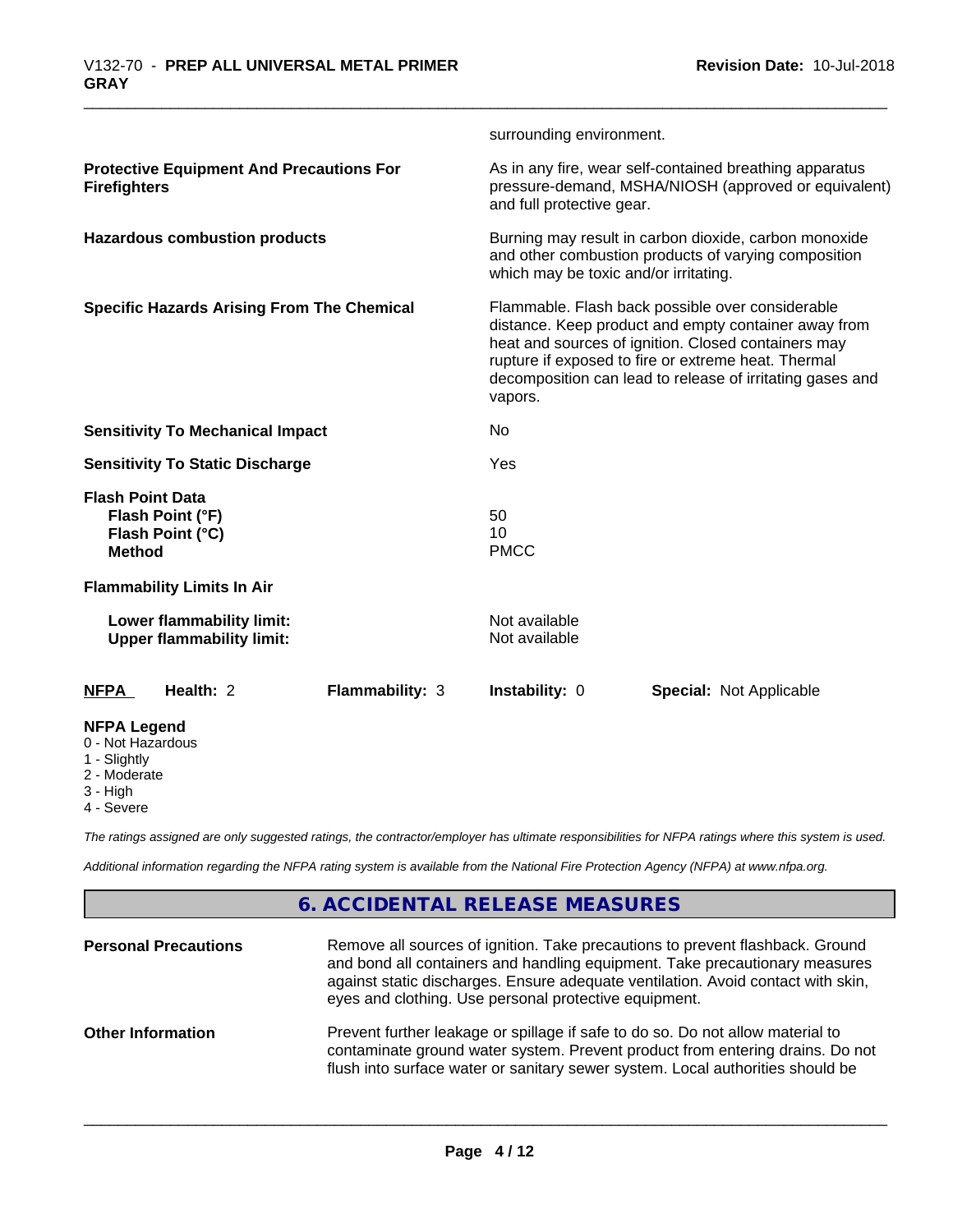|                                  | advised if significant spillages cannot be contained.                                                                                                                                                                                                                                                                                                                                                                                          |
|----------------------------------|------------------------------------------------------------------------------------------------------------------------------------------------------------------------------------------------------------------------------------------------------------------------------------------------------------------------------------------------------------------------------------------------------------------------------------------------|
| <b>Environmental precautions</b> | See Section 12 for additional Ecological Information.                                                                                                                                                                                                                                                                                                                                                                                          |
| <b>Methods for Cleaning Up</b>   | Dam up. Soak up with inert absorbent material. Use a non-sparking or explosion<br>proof means to transfer material to a sealed, appropriate container for disposal.<br>Clean contaminated surface thoroughly.                                                                                                                                                                                                                                  |
|                                  | 7. HANDLING AND STORAGE                                                                                                                                                                                                                                                                                                                                                                                                                        |
| <b>Handling</b>                  | Avoid contact with skin, eyes and clothing. Wear personal protective equipment.<br>Do not breathe vapors or spray mist. Use only in ventilated areas. Prevent vapor<br>build-up by providing adequate ventilation during and after use.                                                                                                                                                                                                        |
|                                  | Take precautionary measures against static discharges. To avoid ignition of<br>vapors by static electricity discharge, all metal parts of the equipment must be<br>grounded. Keep away from heat, sparks and flame. Do not smoke. Extinguish all<br>flames and pilot lights, and turn off stoves, heaters, electric motors and other<br>sources of ignition during use and until all vapors are gone. Ignition and/or flash<br>back may occur. |
| <b>Storage</b>                   | Keep containers tightly closed in a dry, cool and well-ventilated place. Keep away<br>from heat. Keep away from open flames, hot surfaces and sources of ignition.<br>Keep in properly labeled containers. Keep out of the reach of children.                                                                                                                                                                                                  |
|                                  | <b>DANGER</b> - Rags, steel wool or waste soaked with this product may<br>spontaneously catch fire if improperly discarded. Immediately after use, place<br>rags, steel wool or waste in a sealed water-filled metal container.                                                                                                                                                                                                                |
| <b>Incompatible Materials</b>    | Incompatible with strong acids and bases and strong oxidizing agents.                                                                                                                                                                                                                                                                                                                                                                          |
|                                  | Technical measures/Precautions Ensure adequate ventilation. Use only where airflow will keep vapors from building<br>up in or near the work area in adjoining rooms. Comply with all national, state, and<br>local codes pertaining to the storage, handling, dispensing and disposal of<br>flammable liquids.                                                                                                                                 |
|                                  | Dissipate static electricity during transfer by grounding and bonding containers<br>and equipment before transferring material. All equipment should be non-sparking<br>and explosion proof. Use explosion proof electrical equipment for ventilation,<br>lighting and material handling.                                                                                                                                                      |

# **8. EXPOSURE CONTROLS/PERSONAL PROTECTION**

# **Exposure Limits**

| <b>Chemical name</b> | <b>ACGIH TLV</b>                | <b>OSHA PEL</b>             |
|----------------------|---------------------------------|-----------------------------|
| Silica, crystalline  | $0.025$ mg/m <sup>3</sup> - TWA |                             |
| Talc                 | $2 \text{ mg/m}^3$ - TWA        | 20 mppcf - TWA              |
| Xvlene               | 100 ppm - TWA                   | 100 ppm - TWA               |
|                      | 150 ppm - STEL                  | 435 mg/m <sup>3</sup> - TWA |
| Titanium dioxide     | 10 mg/m <sup>3</sup> - TWA      | 15 mg/m $3$ - TWA           |
| Ethyl benzene        | 20 ppm - TWA                    | 100 ppm - TWA               |
|                      |                                 | 435 mg/m <sup>3</sup> - TWA |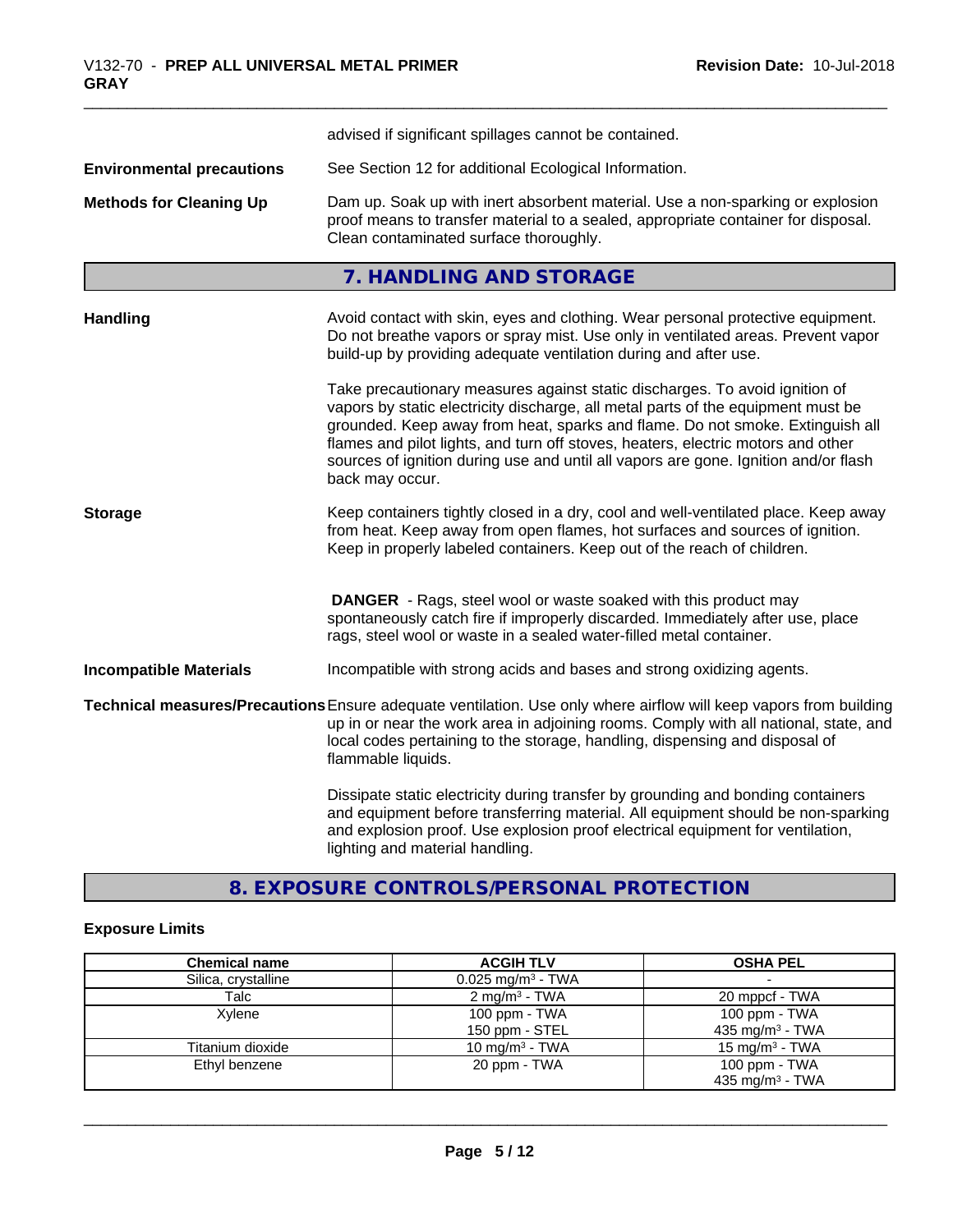## \_\_\_\_\_\_\_\_\_\_\_\_\_\_\_\_\_\_\_\_\_\_\_\_\_\_\_\_\_\_\_\_\_\_\_\_\_\_\_\_\_\_\_\_\_\_\_\_\_\_\_\_\_\_\_\_\_\_\_\_\_\_\_\_\_\_\_\_\_\_\_\_\_\_\_\_\_\_\_\_\_\_\_\_\_\_\_\_\_\_\_\_\_ V132-70 - **PREP ALL UNIVERSAL METAL PRIMER GRAY**

| Stoddard solvent                                                                                                                                                                           |                                                                                                                                                                                                                                                                                                                                                                                                                                                       | 100 ppm - TWA                                                                                                                       | 500 ppm - TWA<br>2900 mg/m <sup>3</sup> - TWA |
|--------------------------------------------------------------------------------------------------------------------------------------------------------------------------------------------|-------------------------------------------------------------------------------------------------------------------------------------------------------------------------------------------------------------------------------------------------------------------------------------------------------------------------------------------------------------------------------------------------------------------------------------------------------|-------------------------------------------------------------------------------------------------------------------------------------|-----------------------------------------------|
| Legend<br>ACGIH - American Conference of Governmental Industrial Hygienists Exposure Limits<br>OSHA - Occupational Safety & Health Administration Exposure Limits<br>N/E - Not Established |                                                                                                                                                                                                                                                                                                                                                                                                                                                       |                                                                                                                                     |                                               |
| <b>Appropriate engineering</b><br>controls                                                                                                                                                 |                                                                                                                                                                                                                                                                                                                                                                                                                                                       |                                                                                                                                     |                                               |
| <b>Engineering Measures</b>                                                                                                                                                                | Ensure adequate ventilation, especially in confined areas.                                                                                                                                                                                                                                                                                                                                                                                            |                                                                                                                                     |                                               |
| <b>Personal Protective Equipment</b><br><b>Eye/Face Protection</b><br><b>Skin Protection</b><br><b>Respiratory Protection</b>                                                              | Safety glasses with side-shields.<br>Long sleeved clothing. Protective gloves.<br>Use only with adequate ventilation. In operations where exposure limits are<br>exceeded, use a NIOSH approved respirator that has been selected by a<br>technically qualified person for the specific work conditions. When spraying the<br>product or applying in confined areas, wear a NIOSH approved respirator<br>specified for paint spray or organic vapors. |                                                                                                                                     |                                               |
| <b>Hygiene Measures</b>                                                                                                                                                                    |                                                                                                                                                                                                                                                                                                                                                                                                                                                       | Avoid contact with skin, eyes and clothing. Remove and wash contaminated<br>clothing before re-use. Wash thoroughly after handling. |                                               |

# **9. PHYSICAL AND CHEMICAL PROPERTIES**

| Appearance<br>Odor<br><b>Odor Threshold</b>  | liquid<br>solvent<br>No information available<br>$11.2 - 11.3$ |
|----------------------------------------------|----------------------------------------------------------------|
| Density (Ibs/gal)<br><b>Specific Gravity</b> | $1.34 - 1.36$                                                  |
| рH                                           | No information available                                       |
| <b>Viscosity (cps)</b>                       | No information available                                       |
| Solubility(ies)                              | No information available                                       |
| <b>Water solubility</b>                      | No information available                                       |
| <b>Evaporation Rate</b>                      | No information available                                       |
| Vapor pressure @20 °C (kPa)                  | No information available                                       |
| Vapor density                                | No information available                                       |
| Wt. % Solids                                 | $65 - 75$                                                      |
| Vol. % Solids                                | $45 - 55$                                                      |
| Wt. % Volatiles                              | $25 - 35$                                                      |
| Vol. % Volatiles                             | $45 - 55$                                                      |
| <b>VOC Regulatory Limit (g/L)</b>            | < 400                                                          |
| <b>Boiling Point (°F)</b>                    | 241                                                            |
| <b>Boiling Point (°C)</b>                    | 116                                                            |
| <b>Freezing Point (°F)</b>                   | No information available                                       |
| <b>Freezing Point (°C)</b>                   | No information available                                       |
| Flash Point (°F)                             | 50                                                             |
| Flash Point (°C)                             | 10                                                             |
| <b>Method</b>                                | <b>PMCC</b>                                                    |
| Flammability (solid, gas)                    | Not applicable                                                 |
| <b>Upper flammability limit:</b>             | No information available                                       |
| Lower flammability limit:                    | No information available                                       |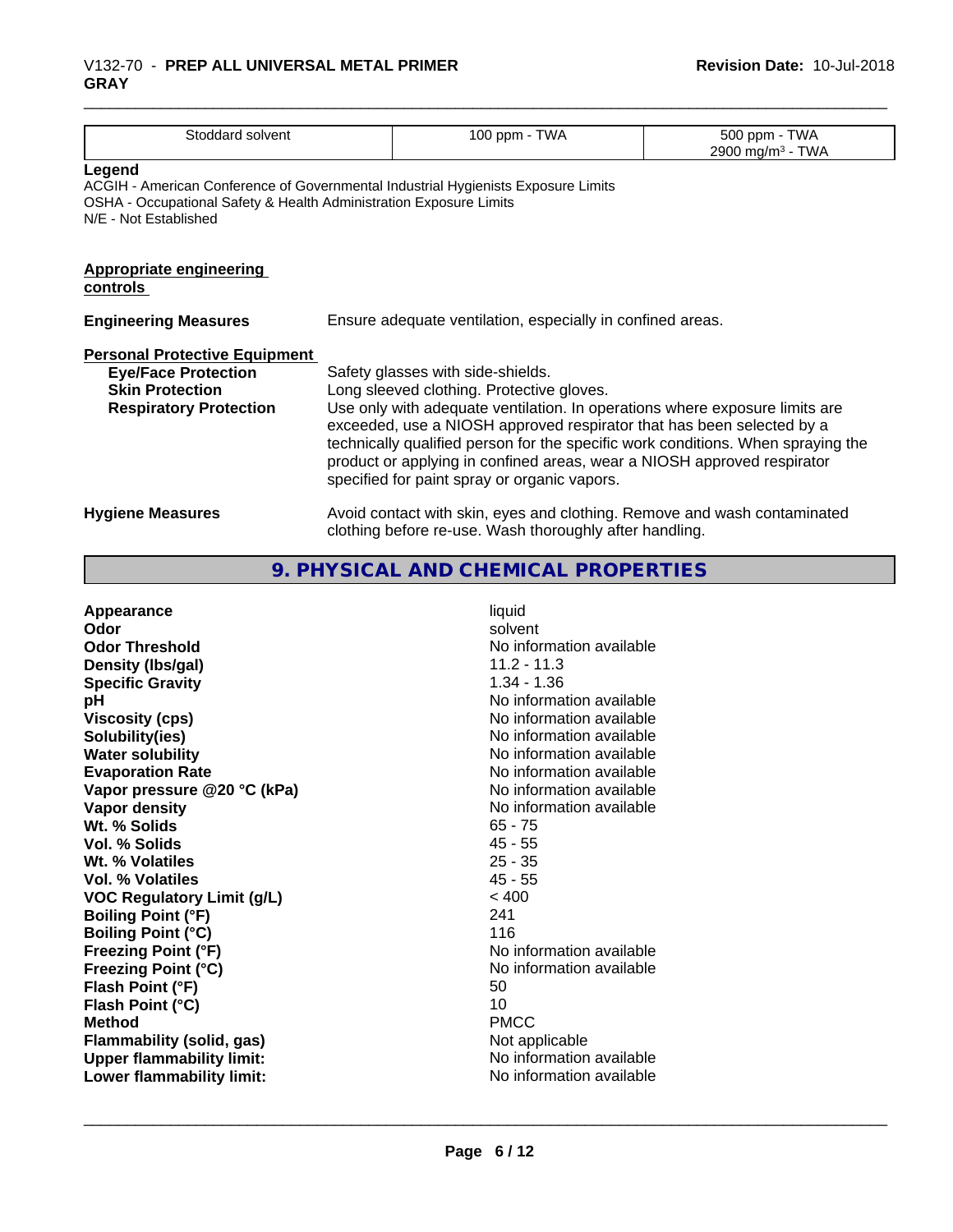**Autoignition Temperature (°F)**<br> **Autoignition Temperature (°C)**<br> **Autoignition Temperature (°C)**<br> **Autoignition Temperature (°C)** Autoignition **Temperature** (°C) Mo information available<br>Decomposition **Temperature** (°F) No information available **Decomposition Temperature (°F)**<br> **Decomposition Temperature (°C)**<br>
No information available<br>
No information available **Decomposition Temperature**  $\hat{c}$ **<sup>o</sup>C**)<br>**Partition coefficient** 

**No information available** 

# **10. STABILITY AND REACTIVITY**

| <b>Reactivity</b>                       | No data available                                                                                                         |
|-----------------------------------------|---------------------------------------------------------------------------------------------------------------------------|
| <b>Chemical Stability</b>               | Stable under normal conditions. Hazardous polymerisation<br>does not occur.                                               |
| <b>Conditions to avoid</b>              | Keep away from open flames, hot surfaces, static<br>electricity and sources of ignition. Sparks. Elevated<br>temperature. |
| <b>Incompatible Materials</b>           | Incompatible with strong acids and bases and strong<br>oxidizing agents.                                                  |
| <b>Hazardous Decomposition Products</b> | Thermal decomposition can lead to release of irritating<br>gases and vapors.                                              |
|                                         | Albana - Albana and albana Milana alba                                                                                    |

**Possibility of hazardous reactions** None under normal conditions of use.

**11. TOXICOLOGICAL INFORMATION**

| <b>Product Information</b>               |                                                                                                                                                                                                                                                               |
|------------------------------------------|---------------------------------------------------------------------------------------------------------------------------------------------------------------------------------------------------------------------------------------------------------------|
| Information on likely routes of exposure |                                                                                                                                                                                                                                                               |
| <b>Principal Routes of Exposure</b>      | Eye contact, skin contact and inhalation.                                                                                                                                                                                                                     |
| <b>Acute Toxicity</b>                    |                                                                                                                                                                                                                                                               |
| <b>Product Information</b>               | Repeated or prolonged exposure to organic solvents may lead to permanent brain<br>and nervous system damage. Intentional misuse by deliberately concentrating and<br>inhaling vapors may be harmful or fatal.                                                 |
|                                          | Symptoms related to the physical, chemical and toxicological characteristics                                                                                                                                                                                  |
| <b>Symptoms</b>                          | No information available                                                                                                                                                                                                                                      |
|                                          | Delayed and immediate effects as well as chronic effects from short and long-term exposure                                                                                                                                                                    |
| Eye contact                              | Contact with eyes may cause irritation.                                                                                                                                                                                                                       |
| <b>Skin contact</b>                      | May cause skin irritation and/or dermatitis. Prolonged skin contact may defat the<br>skin and produce dermatitis.                                                                                                                                             |
| Ingestion                                | Harmful if swallowed. Ingestion may cause irritation to mucous membranes. Small<br>amounts of this product aspirated into the respiratory system during ingestion or<br>vomiting may cause mild to severe pulmonary injury, possibly progressing to<br>death. |
| <b>Inhalation</b>                        | Harmful by inhalation. High vapor / aerosol concentrations are irritating to the                                                                                                                                                                              |
|                                          |                                                                                                                                                                                                                                                               |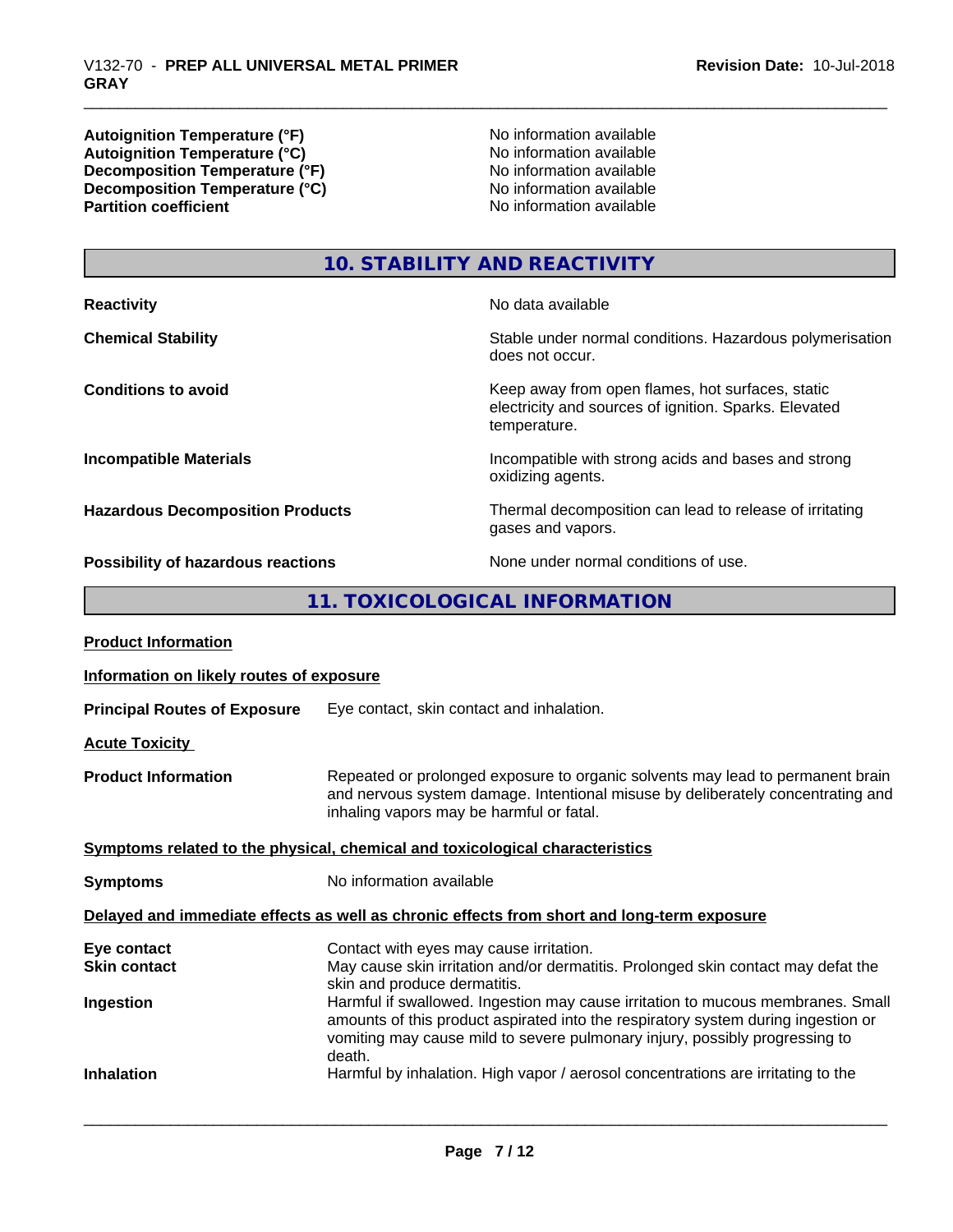|                                 | eyes, nose, throat and lungs and may cause headaches, dizziness, drowsiness,<br>unconsciousness, and other central nervous system effects.                                                                                       |
|---------------------------------|----------------------------------------------------------------------------------------------------------------------------------------------------------------------------------------------------------------------------------|
| <b>Sensitization</b>            | May cause an allergic skin reaction                                                                                                                                                                                              |
| <b>Neurological Effects</b>     | No information available.                                                                                                                                                                                                        |
| <b>Mutagenic Effects</b>        | No information available.                                                                                                                                                                                                        |
| <b>Reproductive Effects</b>     | No information available.                                                                                                                                                                                                        |
| <b>Developmental Effects</b>    | No information available.                                                                                                                                                                                                        |
| <b>Target organ effects</b>     | No information available.                                                                                                                                                                                                        |
| <b>STOT - repeated exposure</b> | Causes damage to organs through prolonged or repeated exposure if inhaled.                                                                                                                                                       |
|                                 | Causes damage to organs through prolonged or repeated exposure.                                                                                                                                                                  |
| <b>STOT - single exposure</b>   | May cause disorder and damage to the. Respiratory system.                                                                                                                                                                        |
| Other adverse effects           | No information available.                                                                                                                                                                                                        |
| <b>Aspiration Hazard</b>        | May be harmful if swallowed and enters airways. Small amounts of this product<br>aspirated into the respiratory system during ingestion or vomiting may cause mild<br>to severe pulmonary injury, possibly progressing to death. |

#### **Numerical measures of toxicity**

**The following values are calculated based on chapter 3.1 of the GHS document**

| <b>ATEmix (oral)</b>          | 2007 mg/kg |
|-------------------------------|------------|
| <b>ATEmix (dermal)</b>        | 8540 mg/ka |
| ATEmix (inhalation-dust/mist) | 15.7 ma/L  |

#### **Acute Toxicity Component Information**

Silica, crystalline LD50 Oral: 500 mg/kg (Rat) Xylene LD50 Oral: 4300 mg/kg (Rat) LD50 Dermal: > 1700 mg/kg (Rabbit) LC50 Inhalation (Vapor): 5000 ppm (Rat, 4 hr.) Petroleum ether LC50 Inhalation (Vapor): 3400 ppm (Rat, 4 hr.) Distillates, petroleum, hydrotreated light LD50 Oral: > 5,000 mg/kg (Rat) LD50 Dermal: > 3,000 mg/kg (Rabbit) Titanium dioxide LD50 Oral: > 10000 mg/kg (Rat) Ethyl benzene LD50 Oral: mg/kg (Rat) LD50 Dermal: > mg/kg (Rabbit) LC50 Inhalation (Vapor): mg/m<sup>3</sup> (Rat, 2 hr.) Stoddard solvent LD50 Oral: > 5,000 mg/kg (Rat) LD50 Dermal: > 3160 mg/kg (Rabbit) LC50 Inhalation (Vapor): > 6.1 mg/L (Rat) Solvent naphtha, petroleum, light aromatic LD50 Oral: 8400 mg/kg (Rat) Methyl ethyl ketoxime LD50 Oral: 930 mg/kg (Rat) LD50 Dermal: 200 µL/kg (Rabbit)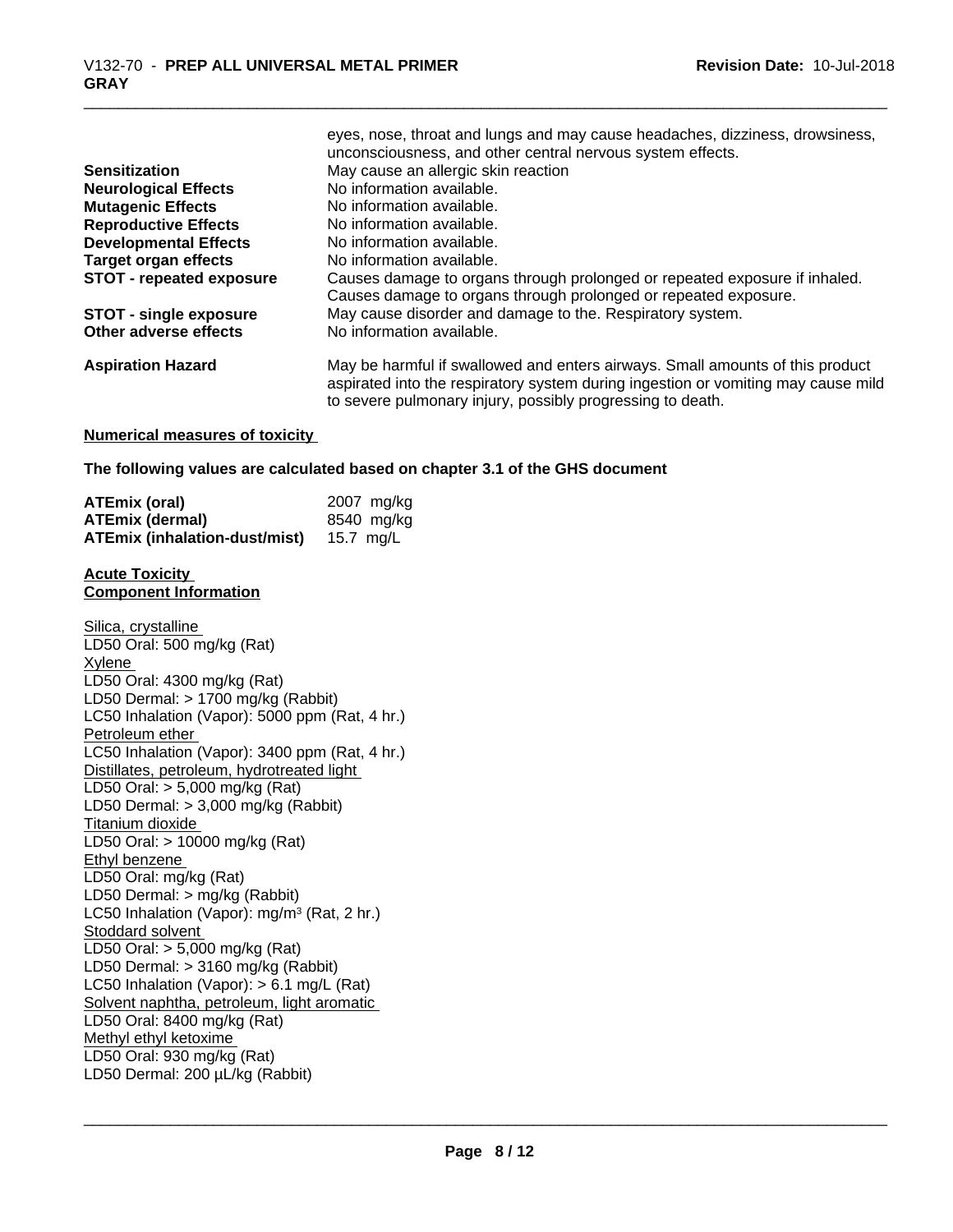#### LC50 Inhalation (Vapor): > 4.8 mg/L (Rat)

#### **Carcinogenicity**

*The information below indicateswhether each agency has listed any ingredient as a carcinogen:.*

| <b>Chemical name</b> | <b>IARC</b>         | <b>NTP</b>  | <b>OSHA</b> |
|----------------------|---------------------|-------------|-------------|
|                      | - Human Carcinogen  | Known Human | Listed      |
| Silica, crystalline  |                     | Carcinogen  |             |
|                      | 2B - Possible Human |             | Listed      |
| Titanium dioxide     | Carcinogen          |             |             |
|                      | 2B - Possible Human |             | Listed      |
| <b>Ethyl benzene</b> | Carcinogen          |             |             |

• Crystalline Silica has been determined to be carcinogenic to humans by IARC (1) when in respirable form. Risk of cancer depends on duration and level of inhalation exposure to spray mist or dust from sanding the dried paint.

• Although IARC has classified titanium dioxide as possibly carcinogenic to humans (2B), their summary concludes: "No significant exposure to titanium dioxide is thought to occur during the use of products in which titanium dioxide is bound to other materials, such as paint."

#### **Legend**

IARC - International Agency for Research on Cancer NTP - National Toxicity Program OSHA - Occupational Safety & Health Administration

**12. ECOLOGICAL INFORMATION**

## **Ecotoxicity Effects**

The environmental impact of this product has not been fully investigated.

#### **Product Information**

# **Acute Toxicity to Fish**

No information available

#### **Acute Toxicity to Aquatic Invertebrates**

No information available

#### **Acute Toxicity to Aquatic Plants**

No information available

## **Persistence / Degradability**

No information available.

# **Bioaccumulation**

No information available.

# **Mobility in Environmental Media**

No information available.

# **Ozone**

Not applicable

# **Component Information**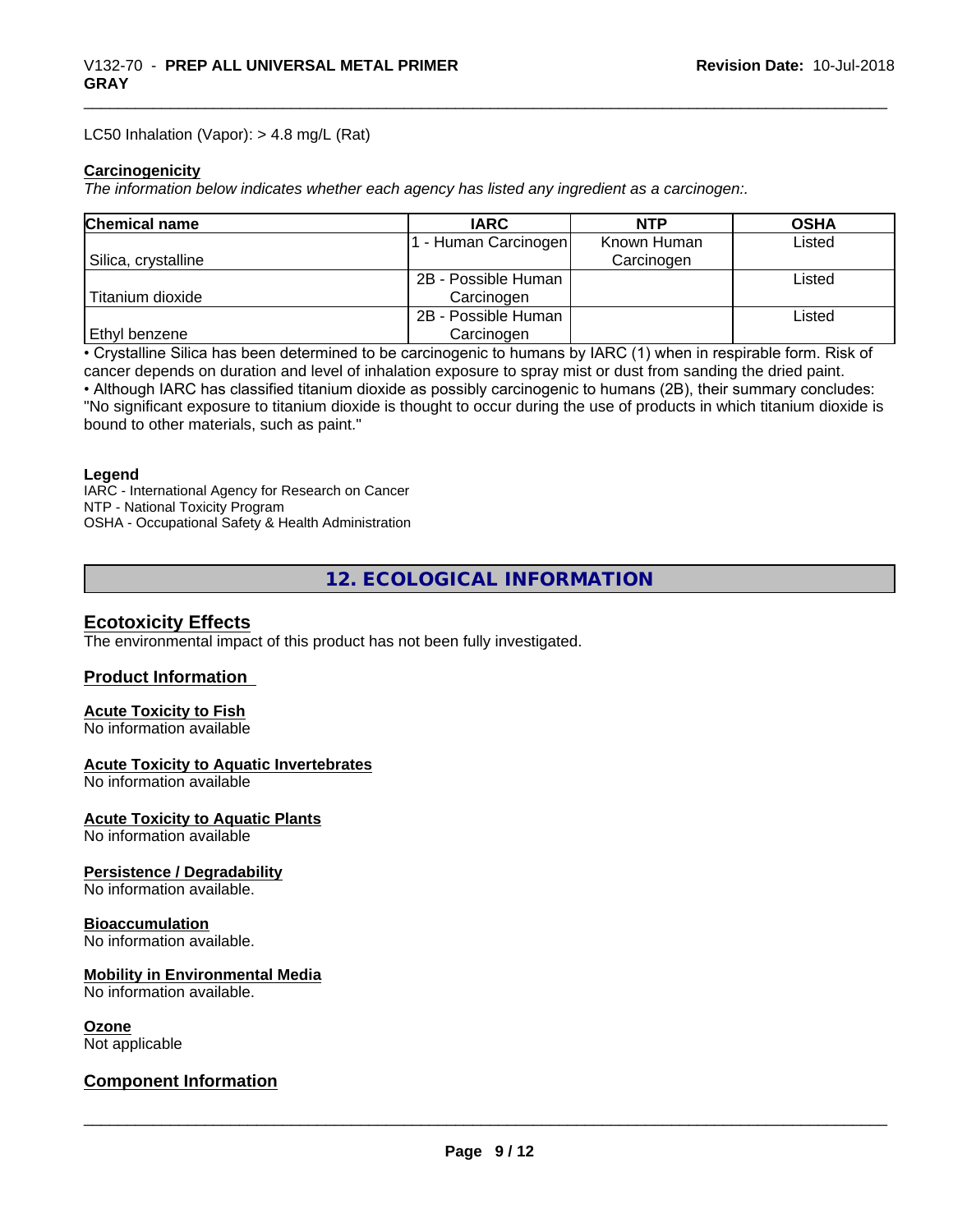### **Acute Toxicity to Fish**

Xylene LC50: 13.5 mg/L (Rainbow Trout - 96 hr.) Titanium dioxide  $LC50: > 1000$  mg/L (Fathead Minnow - 96 hr.) Ethyl benzene LC50: 12.1 mg/L (Fathead Minnow - 96 hr.) Methyl ethyl ketoxime LC50: 48 mg/L (Bluegill sunfish - 96 hr.)

#### **Acute Toxicity to Aquatic Invertebrates**

Ethyl benzene EC50: 1.8 mg/L (Daphnia magna - 48 hr.) Methyl ethyl ketoxime EC50: 750 mg/L (Daphnia magna - 48 hr.)

#### **Acute Toxicity to Aquatic Plants**

Ethyl benzene EC50: 4.6 mg/L (Green algae (Scenedesmus subspicatus), 72 hrs.)

|                                | 13. DISPOSAL CONSIDERATIONS                                                                                                                                                                                               |
|--------------------------------|---------------------------------------------------------------------------------------------------------------------------------------------------------------------------------------------------------------------------|
| <b>Waste Disposal Method</b>   | Dispose of in accordance with federal, state, and local regulations. Local<br>requirements may vary, consult your sanitation department or state-designated<br>environmental protection agency for more disposal options. |
| <b>Empty Container Warning</b> | Emptied containers may retain product residue. Follow label warnings even after<br>container is emptied. Residual vapors may explode on ignition.                                                                         |
|                                | 14. TRANSPORT INFORMATION                                                                                                                                                                                                 |
| <b>DOT</b>                     |                                                                                                                                                                                                                           |
| <b>Proper Shipping Name</b>    | <b>PAINT</b>                                                                                                                                                                                                              |
| <b>Hazard class</b>            | 3                                                                                                                                                                                                                         |
| UN-No.                         | UN1263                                                                                                                                                                                                                    |
| <b>Packing Group</b>           | Ш                                                                                                                                                                                                                         |
| <b>Description</b>             | UN1263, PAINT, 3, II                                                                                                                                                                                                      |

| <b>ICAO/IATA</b> | Contact the preparer for further information. |
|------------------|-----------------------------------------------|
|------------------|-----------------------------------------------|

**IMDG / IMO** Contact the preparer for further information.

**15. REGULATORY INFORMATION**

**International Inventories**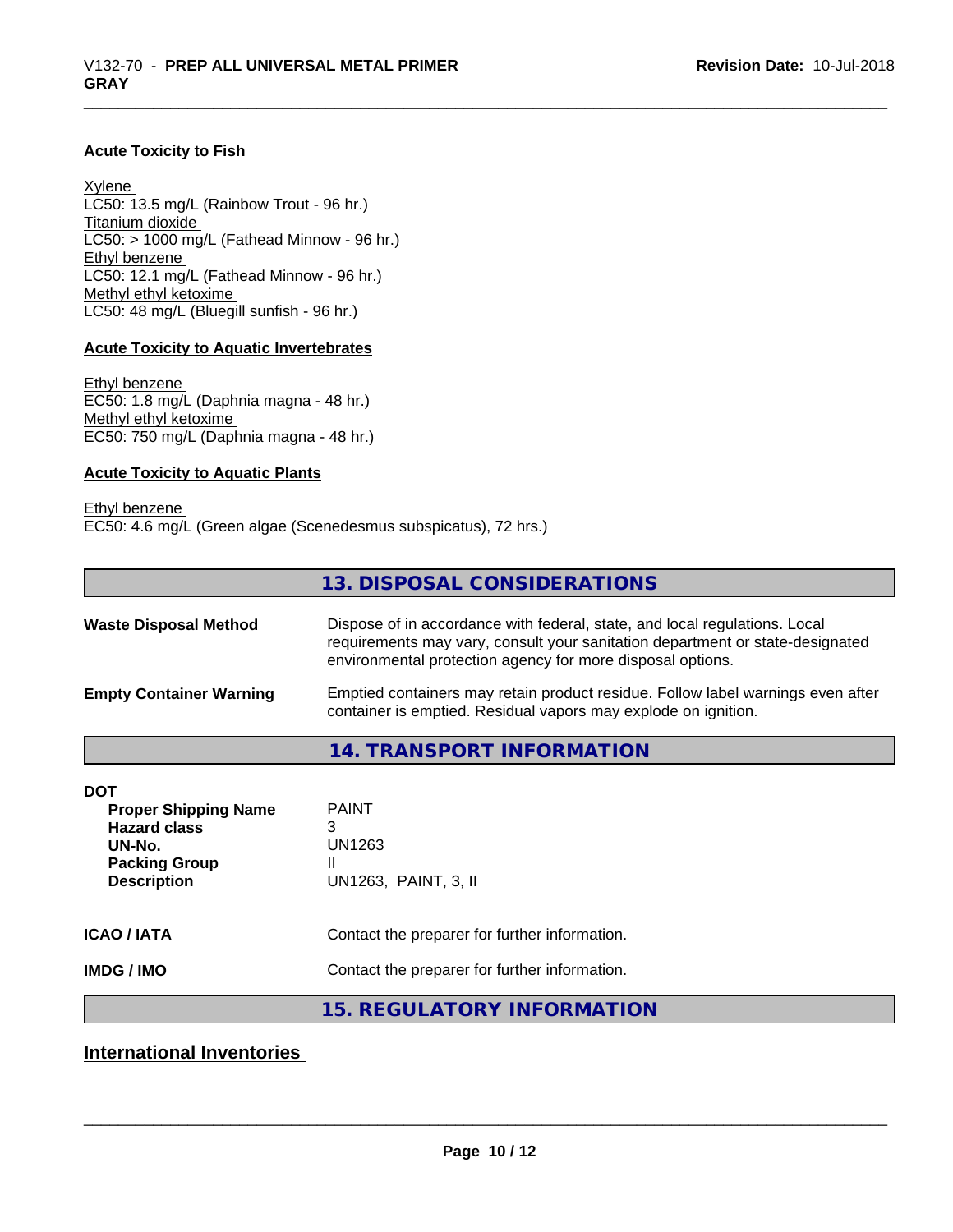| <b>TSCA: United States</b> | Yes - All components are listed or exempt. |
|----------------------------|--------------------------------------------|
| <b>DSL: Canada</b>         | Yes - All components are listed or exempt. |

# **Federal Regulations**

| SARA 311/312 hazardous categorization |     |  |
|---------------------------------------|-----|--|
| Acute health hazard                   | Yes |  |
| Chronic Health Hazard                 | Yes |  |
| Fire hazard                           | Yes |  |
| Sudden release of pressure hazard     | Nο  |  |
| <b>Reactive Hazard</b>                | No  |  |

#### **SARA 313**

Section 313 of Title III of the Superfund Amendments and Reauthorization Act of 1986 (SARA). This product contains a chemical or chemicals which are subject to the reporting requirements of the Act and Title 40 of the Code of Federal Regulations, Part 372:

| <b>Chemical name</b> | <b>CAS No.</b> | Weight-% | <b>CERCLA/SARA 313</b><br>(de minimis concentration) |
|----------------------|----------------|----------|------------------------------------------------------|
| Xvlene               | 1330-20-7      | 10       |                                                      |
| Ethyl benzene        | 100-41-4       |          | 0.                                                   |

### **Clean Air Act,Section 112 Hazardous Air Pollutants (HAPs) (see 40 CFR 61)** This product contains the following HAPs:

| <b>Chemical name</b> | CAS No.   | Weight-% | <b>Hazardous Air Pollutant</b><br>(HAP) |
|----------------------|-----------|----------|-----------------------------------------|
| Xvlene               | 1330-20-7 | 10       | ∟isted                                  |
| Ethyl benzene        | 100-41-4  |          | ∟isted                                  |

# **US State Regulations**

## **California Proposition 65**

**A** WARNING: Cancer and Reproductive Harm– www.P65warnings.ca.gov

#### **State Right-to-Know**

| <b>Chemical name</b> | <b>Massachusetts</b> | <b>New Jersey</b> | Pennsylvania |
|----------------------|----------------------|-------------------|--------------|
| Silica, crystalline  |                      |                   |              |
| Talc                 |                      |                   |              |
| Xylene               |                      |                   |              |
| Petroleum ether      |                      |                   |              |
| Titanium dioxide     |                      |                   |              |
| Ethyl benzene        |                      |                   |              |
| Stoddard solvent     |                      |                   |              |

## **Legend**

X - Listed